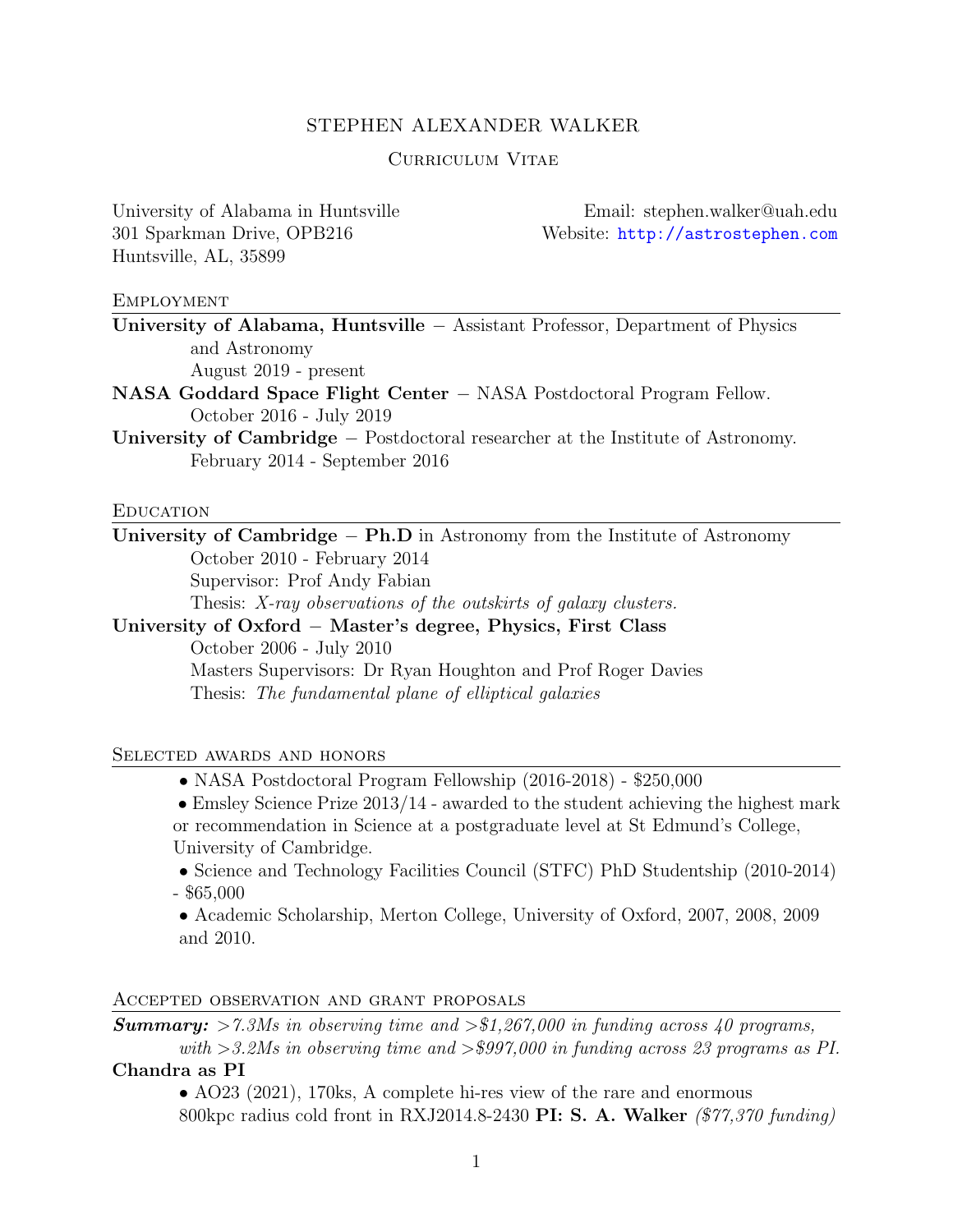• AO22 (2020), 220ks, Deep Chandra observations of the strong shock in the merging cluster SPT-CLJ2031-4037 PI: S. A. Walker *(\$80,810 funding)*

• AO21 (2020), 150ks, A high resolution view of the extreme 1Mpc radius cold front in A2142 PI: S. A. Walker *(\$70,210 funding)*

• AO21 (2019), 220ks, A complete view of the colossal 700 kpc radius cold front in the Perseus cluster PI: S. A. Walker *(\$99,370 funding)*

• AO21 (2019), 195ks, A detailed view of the group NGC 4839 as it merges with the Coma cluster PI: S. A. Walker *(\$91,120 funding)*

• AO20 (2018), 190ks, Is there an enormous cold front at the virial radius of the Perseus cluster? PI: S. A. Walker *(\$93,760 funding)*

• AO20 (2018), 195ks, Probing within the Bondi radius of the ultramassive black hole in NGC 1600 PI: S. A. Walker *(\$82,840 funding)*

• AO19 (2017), 64ks, Unravelling gas clumping in the outskirts of the Perseus cluster. PI: S. A. Walker *(\$83,000 funding)*

• AO18 (2016), 190ks, A detailed study of the colossal 700 kpc radius cold front in the Perseus cluster. PI: S. A. Walker

• AO18 (2016), 40ks, 18800348, Unravelling the peculiar outskirts of the X-ray bright galaxy cluster PKS 0745-191. PI: S. A. Walker

• AO15 (2013), 100ks, Detecting the hot gaseous halo around an extremely massive and relativistic jet launching galaxy. PI: S. A. Walker

• AO14 (2012), 40ks, Joint Chandra and Suzaku exploration of the outskirts of the nearby, X-ray bright Centaurus cluster. PI: S. A. Walker *(\$23,000 funding)* XMM-Newton as PI

• AO21 (2021), 170ks, Gas clumping in cluster outskirts under the microscope: the Virgo cluster PI: S. A. Walker

• AO19 (2019), 82ks, A complete view of the sloshing activity in the Perseus cluster. PI: S. A. Walker *(\$78,430 funding)*

• AO18 (2018), 300ks, The clearest view of the outskirts of a galaxy cluster: the Coma cluster. PI: S. A. Walker *(\$108,367 funding)*

• AO17 (2017), 82ks, Is there an enormous cold front at the virial radius of the Perseus cluster? PI: S. A. Walker *(\$70,737 funding)*

• AO16 (2016), 88ks, Exploring the halo around an extremely massive, jet

launching spiral galaxy. PI: S. A. Walker *(\$55,000 funding)*

Suzaku as PI

• AO10 (2015), 240ks, Complete coverage of the virial radius of the Perseus cluster. Science-PI: S. A. Walker (with Chris Reynolds)

• AO10 (2015), 50ks, Reaching the virial radius in the X-ray bright group HCG 62. PI: S. A. Walker

• AO9 (2014), 120ks, Observations of the X-ray bright, nearby galaxy cluster Abell 3571 to the virial radius. PI: S. A. Walker

• AO9 (2014), 204ks, Observations of the X-ray bright, nearby Centaurus cluster to the virial radius. Science-PI: S. A. Walker (with Chris Reynolds) *(\$80,000 funding)*

# NuStar as PI

• AO6 (2020), 230ks, NuStar observations of the strong shock in the cluster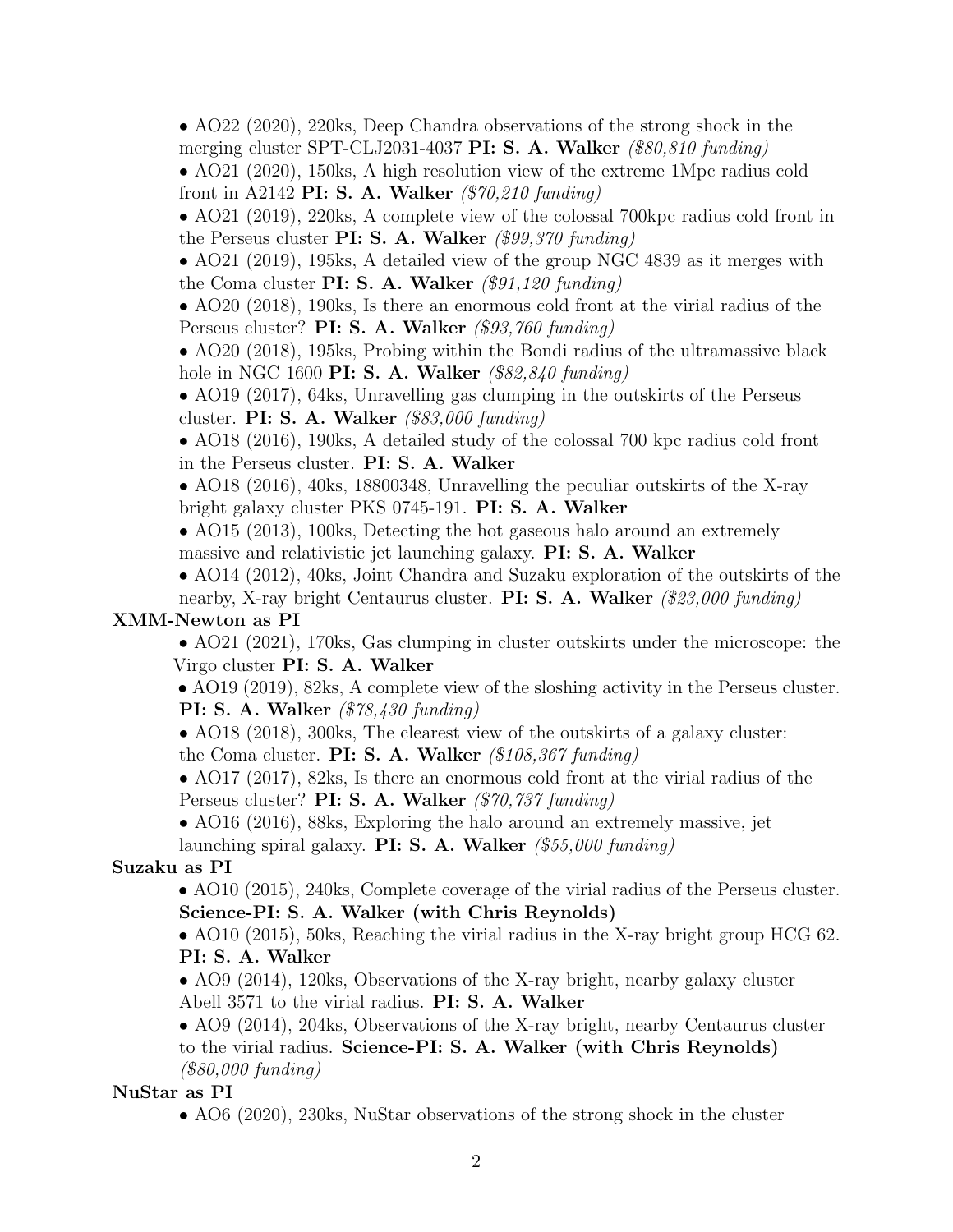## SPT-CLJ2031-4037 PI: S. A. Walker *(\$73,375 funding)*

# Chandra as Co-I

- AO22 (2020), Theory proposal: Simulating the Combined Effects of Mergers and AGN Feedback in the Perseus Cluster PI: J. ZuHone *(\$75,100 funding)*
- AO21 (2019), 45ks, A Search for a Pre-Merger Shock in the Abell 399-Abell 401 Intercluster Filament PI: G. Alvarez

• AO20 (2018), 36ks, The rare merging cluster SPT-CLJ2031-4037 - probing dark matter and ICM physics PI: F. Hofmann *(\$23,500 funding)*

• AO15 (2013), 500ks, Deep imaging and spectroscopy of the Centaurus cluster: metals and filaments PI: J.S. Sanders *(\$83,000 funding)*

• AO13 (2011), 500ks, Examining incredible structure in the core of the Coma cluster. PI: J.S. Sanders *(\$82,000 funding)*

# Suzaku as Co-I

• AO9 (2014), 180ks, Using the Moon to determine the normalization of the Cosmic X-ray Background. PI: Y. Ueda

• AO9 (2014), 210ks, X-ray observations of the southern lobe of the nearest radio galaxy, Centaurus A PI: C. Carilli

• AO6 (2011), 90ks, Observations of the X-ray bright, nearby Centaurus cluster to the virial radius. PI: A. C. Fabian

# XMM-Newton as Co-I

• AO19 (2020), 900ks, Measuring merging, feedback and sloshing velocities in the Ophiuchus cluster PI: E. Gatuzz

• AO17 (2018), 900ks, Mapping merger, sloshing and AGN-produced bulk motions in the Centaurus cluster PI: J.S. Sanders

• AO16 (2017), 388ks, Measuring sloshing, merging and feedback velocities in

Centaurus and Virgo. PI: J.S. Sanders

• AO13 (2013), 100ks, Studying X-ray cooling in a luminous cluster with feedback (PKS 0745-191). PI: J.S. Sanders

• AO13 (2013), 11ks, X-ray observations of the southern lobe of the nearest radio galaxy, Centaurus A. PI: I. Stefan

# ALMA as Co-I

*•* Cycle 7 (2019), 84.9 hours, A Search for Shocks in the Rare Massive Merging Cluster SPT-CLJ2031-4037 PI: T. Mroczkowski

# Hubble Space Telescope as Co-I

• AO23 (2015), 2 orbits, Bulge structure and kinematics in an extreme spiral galaxy hosting megaparsec-scale radio jets. **PI: Aaron Barth** 

• AO22 (2014), 13 orbits, H-alpha Filaments and Feedback in NGC 4696 at the centre of the Centaurus cluster. PI: A. C. Fabian

## Gemini Observatory as Co-I

• 2016, 6 hours, Bulge structure and kinematics in an extreme spiral galaxy hosting megaparsec-scale radio jets. PI: Aaron Barth

#### Press Releases

## As first author: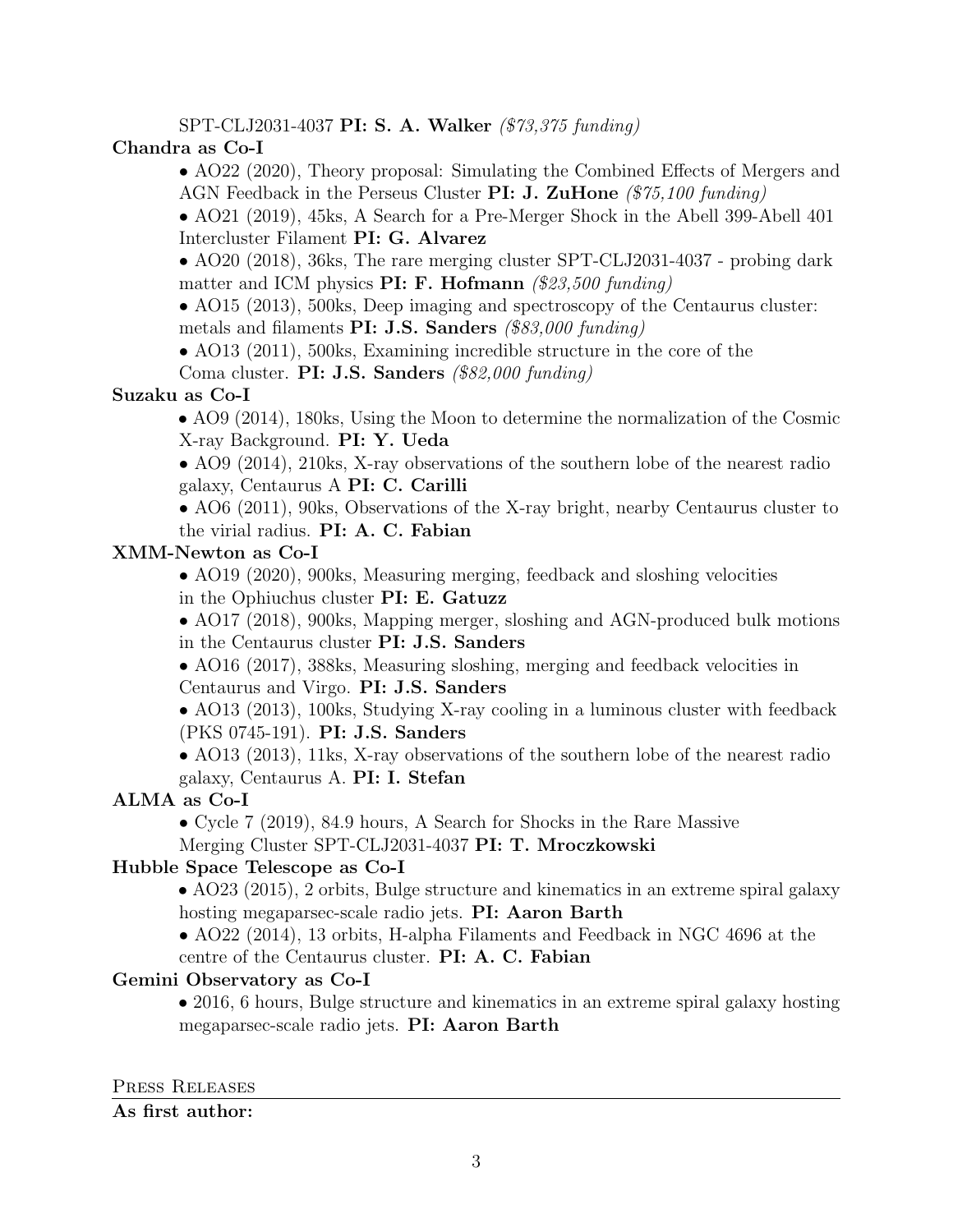• [Scientists suprised by relentless cosmic cold front](https://www.nasa.gov/mission_pages/chandra/news/scientists-surprised-by-relentless-cosmic-cold-front.html)

-NASA Chandra press release, April 2018 - Walker et al. 2018 in *Nature Astronomy Covered by at least 17 news outlets, an altmetric of 157*

- *•* [Front cover of April 2018 edition of](https://www.nature.com/natastron/volumes/2/issues/4/) *Nature Astronomy*
- *•* [Scientists Find Giant Wave Rolling Through The Perseus Cluster](https://www.nasa.gov/feature/goddard/2017/scientists-find-giant-wave-rolling-through-the-perseus-galaxy-cluster)

-NASA press release, May 2017 - Walker et al. 2017

*Covered by at least 40 different news outlets (including for example the MailOnline, Forbes, BBC Sky at Night, Nature Astronomy, Physics World etc). The viewing figures for the press release on different platforms are:* 

*Instagram >1.5 million, Youtube >208,000, NASA Facebook >125,000.*

*The paper has an altmetric of 464 (in the top 10 highest for MNRAS in 2017).*

• [APOD, May 4th 2017: The Perseus Cluster Waves](https://apod.nasa.gov/apod/ap170504.html)

#### As second author:

• [Tangled threads weave through cosmic oddity](https://www.spacetelescope.org/news/heic1621/)

- -ESA/Hubble press release, December 2016 Fabian, Walker et al. 2016
- [APOD, December 7th 2016: NGC 4696: Filaments around a black hole](https://apod.nasa.gov/apod/ap161207.html)

#### As co-author:

• [First sighting of hot gas sloshing in galaxy cluster](https://www.esa.int/Science_Exploration/Space_Science/First_sighting_of_hot_gas_sloshing_in_galaxy_cluster)

-ESA press release, January 2020 - Sanders et al. 2020

*•* [NGC 4696: The Arrhythmic Beating of a Black Hole Heart](http://chandra.harvard.edu/photo/2017/ngc4696/)

-Chandra press release, April 2017 - Sanders et al. 2016

*•* [Clues to the Growth of the Colossus in Coma](https://www.nasa.gov/mission_pages/chandra/multimedia/coma-cluster-growth.html)

-NASA press release, September 2013 - Sanders et al. 2013

#### Teaching experience

#### Postdocs supervised

- *•* Mohammad Mirakhor (2019-present), UAH
- *•* James Runge (2020-present), UAH

## Graduate research students supervised

- *•* Purva Diwanji (Aug 2019 present), PhD student, UAH
- *•* Leo Moraczewski (Nov 2020 present), PhD student, UAH
- *•* Dipika Chandra (August 2021 present), PhD student, UAH

## Undergraduate research students supervised

- *•* Jack Phillips (2022), undergraduate Honors student, PH499, UAH
- *•* Cody Roberts (2022), undergraduate student, PH499, UAH
- *•* Massimo Martin (2022), undergraduate student, PH499, UAH
- *•* Mary Beth Robertson (2022), undergraduate student, PH499, UAH
- *•* Tamia Hampton (2021), undergraduate student, PH499, UAH
- *•* Sierra Hauck (2021), undergraduate Honors student, PH499, UAH
- *•* Dawson Loveless (2021), undergraduate Honors student, PH499, UAH
- *•* Emily Coke (2021), undergraduate student, PH499, UAH
- *•* Paul Alley (2021), undergraduate student, PH499, UAH
- *•* Jessie Wallace (2020), undergraduate student, PH499, UAH
- *•* Sierra Wolbert (2020), undergraduate student, PH499, UAH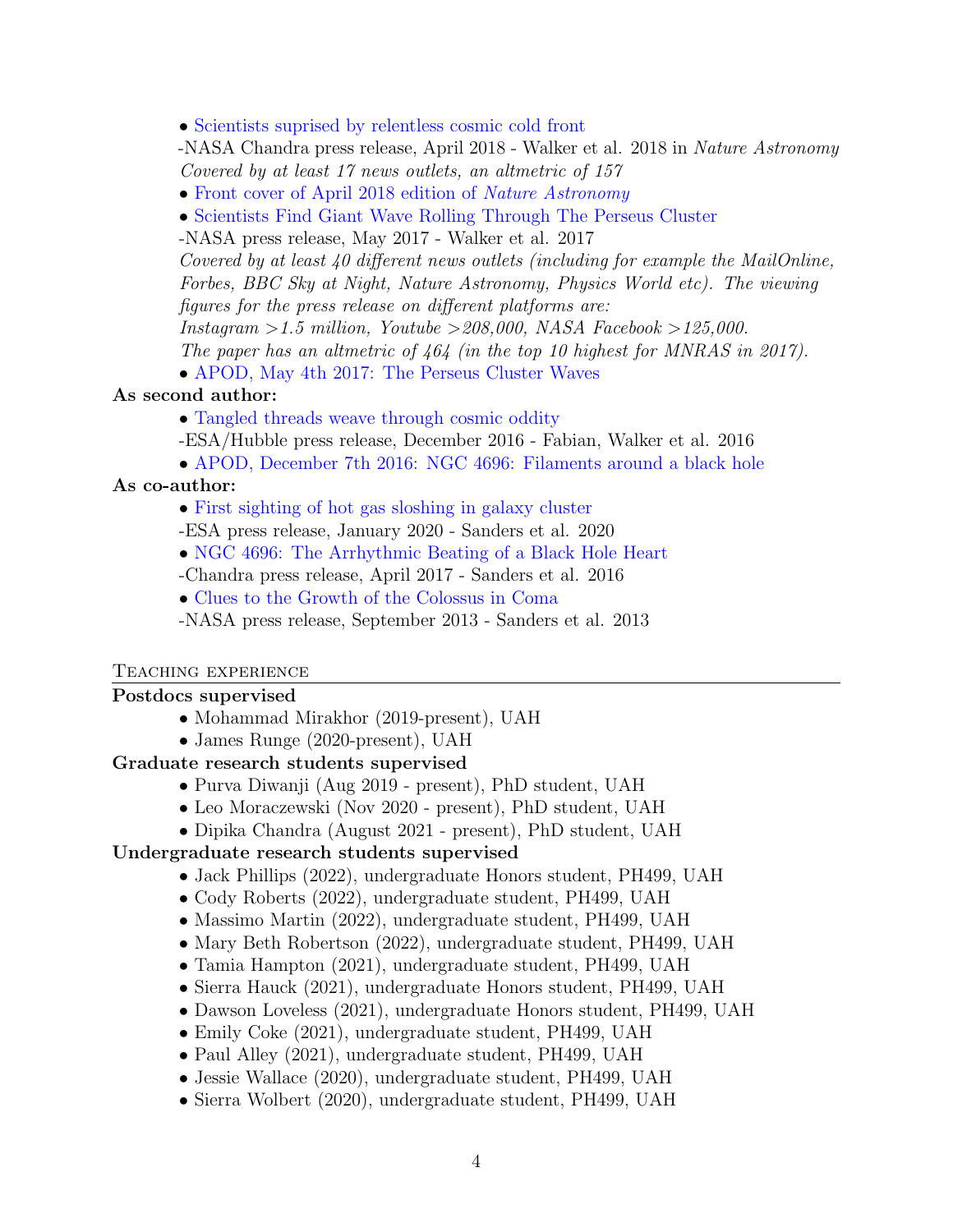*•* Autumn Shackelford (2020), undergraduate student, PH499, UAH

- *•* Guy Lee (2020), undergraduate student, PH499, UAH
- Austin Haufler (2019), undergraduate student, PH499, UAH
- *•* Tom Bamford (Oct 2015 June 2016), Master's student (now a PhD
- student at University of Leeds, UK). Project: *Understanding*
- *AGN feedback measurements with Chandra.* IoA, Cambridge.

• Stanislav Fort (Jun - Aug 2013), summer student (now a PhD student at Stanford University). Project: *X-ray analysis of the*

*galaxies in the cores of the Perseus and Coma clusters.* IoA, Cambridge.

• Peter Kosec (Jun - Aug 2013), summer student (now a PhD student

at University of Cambridge). Project: *Studying the X-ray*

*emission from the filaments in the cores of galaxy clusters.* IoA, Cambridge.

# Courses taught

- *•* Teaches AST 471/571 Astrophysics, UAHuntsville, Fall 2019-present
- *•* Teaches PH 499 Physics Practicum (capstone course), UAHuntsville, Fall 2019 -present
- Teaches AST 107 Exploring the Cosmos II, UAHuntsville, Jan 2020 present
- *•* Teaches AST 371 Intro to Astrophysics, UAHuntsville, Jan 2022 present
- *•* Taught PH 789 Galaxy Clusters, UAHuntsville, Summer 2021
- Tutor for third-year undergraduate Physical Cosmology course, 2011 University of Cambridge.

# PEER REVIEW

- *•* Referee for Nature, 2017-present
- Referee for Nature Astronomy, 2018-present
- Referee for The Astrophysical Journal (ApJ), 2013-present
- Referee for Astronomy and Astrophysics  $(A\&A)$ , 2018-present
- *•* Referee for MNRAS, 2013-present
- Referee for PASJ, 2018-present
- *•* Chandra Proposal Peer Review
- *•* NuStar Proposal Peer Review
- Reviewer for the NASA Earth and Space Science Fellowship

# **OUTREACH**

Nov 2021 - Television news interview for WHNT19 news channel as part of their ['Leadership](https://whnt.com/news/leadership-perspectives/local-astronomer-excited-to-discover-unknown-in-space/) [Perspectives'](https://whnt.com/news/leadership-perspectives/local-astronomer-excited-to-discover-unknown-in-space/) section

Oct 2021 - Interviewed live on the WHNT19 news channel to talk about the discovery of an exoplanet outside of our Milky Way

Oct 2021 - Assisted with UAH College of Science Discovery Days

Nov 2020 - [Made](https://www.youtube.com/watch?v=1AxwCXKIGnk) this video for the UAH College of Science Discovery Day

Nov 2020 - Collaborated in virtual [exhibit](https://www.nas.nasa.gov/SC20/demos/demo13.html) for my research in worldwide virtual Supercomputing Conference (SC20).

Nov 2019 - Assisted with UAH College of Science Discovery Day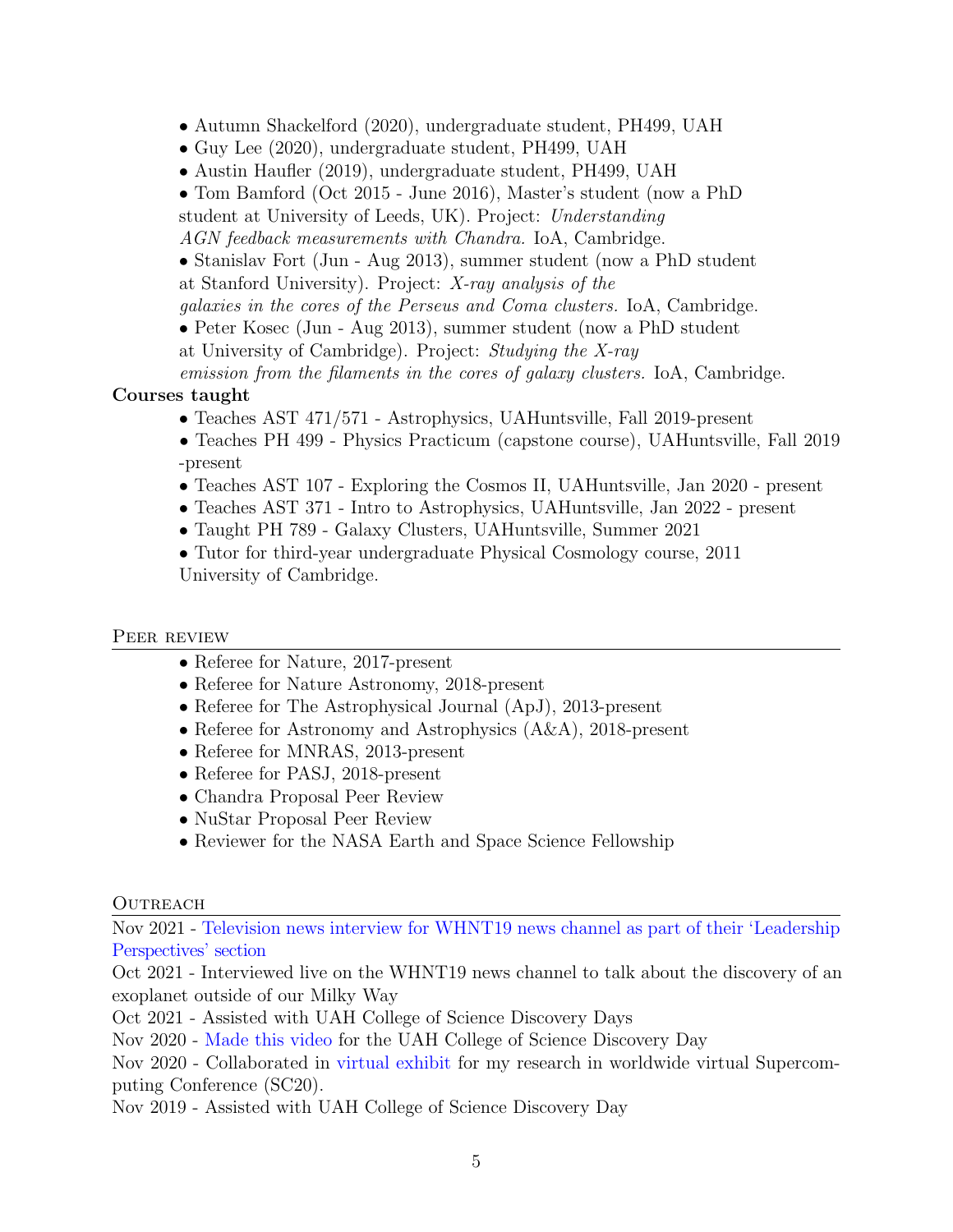- Jan 2019 Invited talk at Astronomy on Tap, Washington DC [Cosmic X-ray Tsunamis](https://astronomyontap.org/2018/12/astronomy-on-tap-dc-january-21-2018/)
- Apr 2018 Guest blog for NASAs Chandra X-ray observatory [Perseus's Cosmic Dance Helps Reveal the Secrets of Galaxy Cluster Astrophysics](http://chandra.harvard.edu/blog/node/676)
- Feb 2018 Guest blog for *Nature's* Astronomy Community [Probing the ancient depths of the Perseus cluster](https://astronomycommunity.nature.com/users/85438-stephen-walker/posts/30641-probing-the-ancient-depths-of-the-perseus-cluster)
- May 2017 Twitter Q&A at NASA with the public for the Perseus cluster wave press release
- Mar 2016 Presentation of X-ray Astronomy at the Cambridge Science Festival.
- Nov 2014 Invited talk at Cambridge University Astronomical Society: '50 years of X-ray Astronomy'
- Mar 2011 Presentation of the expanding universe at the Cambridge Science Festival.
- 2008-2010 Committee member for Oxford University Space and Astronomical Society - designed and maintained website for the society
- 2008-2010 Committee member for Oxford University Physics Society - designed and maintained website for the society

#### Talks and seminars

#### Invited talks

| Sep 2020 - 'Galaxy cluster outskirts: Pushing back the final frontier               |  |  |
|-------------------------------------------------------------------------------------|--|--|
| in cluster astrophysics', University of Alabama in Tuscaloosa physics seminar.      |  |  |
| Video link is here                                                                  |  |  |
| Jun 2019 - 'Unraveling the physics of the ICM with cold fronts'                     |  |  |
| XMM-Newton Workshop - Astrophysics of Hot Plasmas, ESAC, Madrid                     |  |  |
| Jan 2019 - 'Galaxy cluster outskirts: Pushing back the final frontier               |  |  |
| in cluster astrophysics', UAHuntsville Physics seminar                              |  |  |
| Nov 2018 - 'Unraveling the physics of the ICM with cold fronts'                     |  |  |
| High Energy Phenomena seminar, CfA Harvard                                          |  |  |
| Nov 2018 - 'The physics of galaxy cluster outskirts'                                |  |  |
| Galaxies and Cosmology seminar, CfA Harvard                                         |  |  |
| Video link is here (second speaker in video).                                       |  |  |
| Nov 2018 - 'Galaxy clusters: Unraveling Astrophysics in Cosmic Laboratories'        |  |  |
| Physics seminar at University of Huntsville, Alabama                                |  |  |
| Nov 2017 - 'Unraveling the physics of the ICM with cold fronts'                     |  |  |
| ISSI Workshop, Bern, Switzerland                                                    |  |  |
| July 2017 - 'Is there a giant 200,000 light year long wave in the Perseus cluster?' |  |  |
| AstroCon DC, George Washington University, USA                                      |  |  |
| Nov 2016 - 'Galaxy clusters from the center to the edge'                            |  |  |
| JSI Mini-Symposium, Univerity of Maryland, USA                                      |  |  |
| Mar 2015 - 'Exploring the outskirts of galaxy clusters'                             |  |  |
| SnowCluster - The Physics of Galaxy Clusters, USA                                   |  |  |
| May 2014 - 'The outskirts of galaxy clusters'                                       |  |  |
| University of Maryland, USA                                                         |  |  |
| Sep 2013 - 'Cluster outskirts with Suzaku'                                          |  |  |
|                                                                                     |  |  |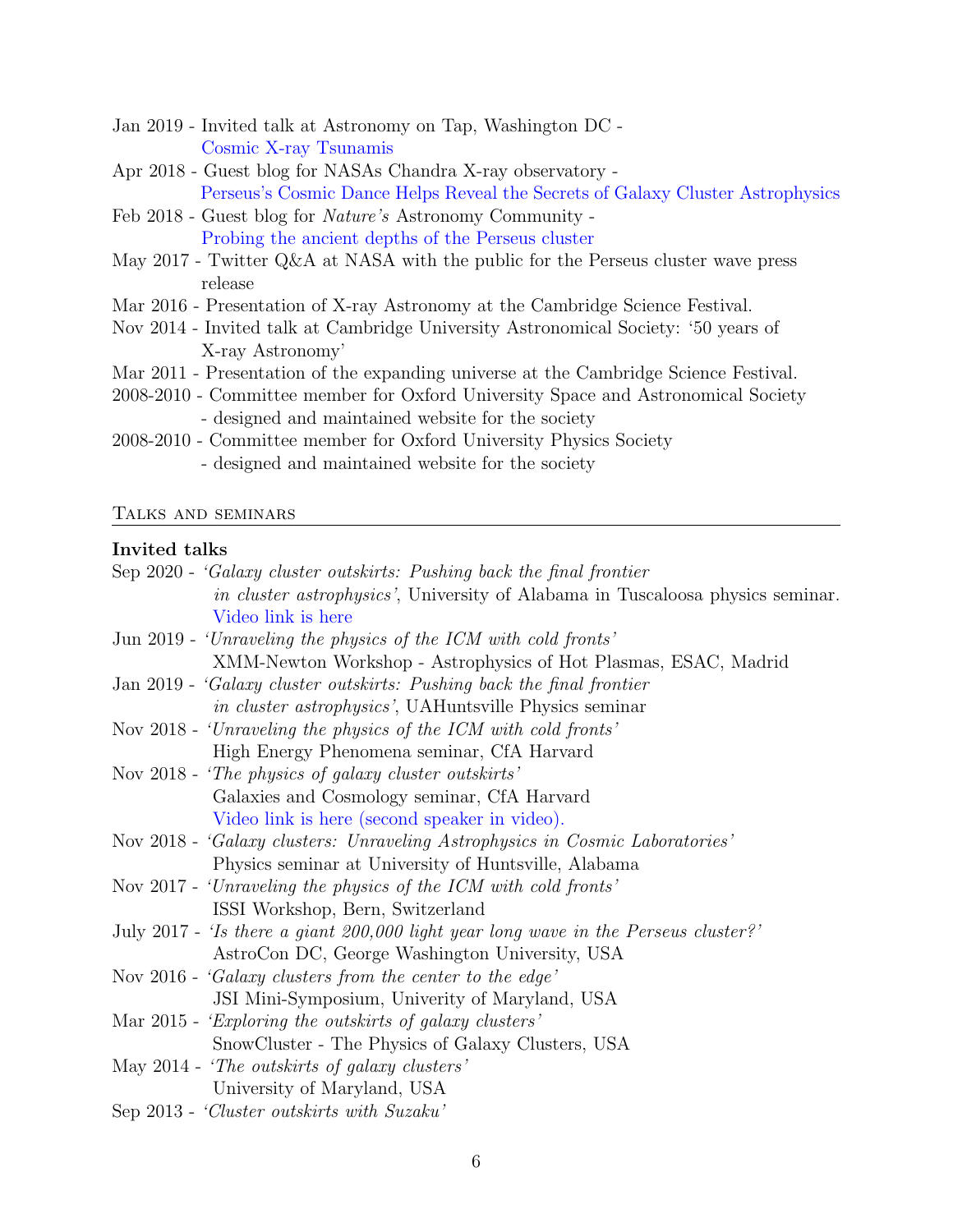- Sep 2013 *'X-ray exploration of cluster outskirts'* Tokyo Metropolitan University, Japan
- Nov 2012 *'The outskirts of galaxy clusters with Suzaku'* Galaxy Cluster Cosmology in the Real and Simulated Universe, Ringberg castle, Germany

# Contributed talks

| Commonded cans                                                                       |
|--------------------------------------------------------------------------------------|
| June 2021 - 'Probing Within The Bondi Radius Of The Ultramassive Black Hole In       |
| $NGC 1600'$ AAS238 meeting                                                           |
| Dec 2019 - 'Unraveling the physics of the ICM with cold fronts'                      |
| 20 Years of Chandra Science Symposium, Boston                                        |
| Aug 2018 - 'Galaxy cluster outskirts with AXIS'                                      |
| AXIS workshop, Washington DC                                                         |
| Jun 2018 - 'WHIM and galaxy cluster outskirts with AXIS'                             |
| Alabama WHIM conference 2018                                                         |
| Mar 2018 - 'Unraveling the physics of the ICM with cold fronts'                      |
| Snowcluster 2018                                                                     |
| Jan 2018 - 'Is there a giant $200,000$ light-year long wave in the Perseus cluster?' |
| AAS meeting, Washington DC                                                           |
| Jun 2017 - 'Is there a giant Kelvin-Helmholtz instability in the Perseus cluster?'   |
| The X-ray Universe, Rome, Italy                                                      |
| Jul 2016 - 'Edge detection techniques in X-ray astronomy'                            |
| National Astronomy Meeting 2016, Nottingham, UK                                      |
| Jun 2014 - 'Exploring the outskirts of galaxy clusters'                              |
| University of Cambridge, UK, Wednesday seminar speaker                               |
| Sep 2013 - 'Galaxy cluster outskirts'                                                |
| New Results in X-ray Astronomy 2013, University of Southampton, UK                   |
| Sep 2013 - 'Prospects for cluster outskirts with $Astro-H'$                          |
| Astro-H Summer School, Tokyo                                                         |
| May 2013 - 'The outskirts of galaxy clusters with Suzaku'                            |
| CfA Harvard, Galaxy Cluster Group, USA                                               |

- May 2013 *'Galaxy cluster outskirts in X-rays'* MIT Kavli Institute, USA
- Sep 2012 *'The outer regions of galaxy clusters'* New Results in X-ray Astronomy 2012, University of Leicester

SCIENCE STUDY TEAMS

- *•* Member of the Athena topical panel, science working group 1.2: The astrophysics of galaxy groups and clusters.
- Member of the AXIS (Advanced X-ray Imaging Satellite) science team
- *•* Member of the Lynx science working group 'Evolution of Structure and AGN populations'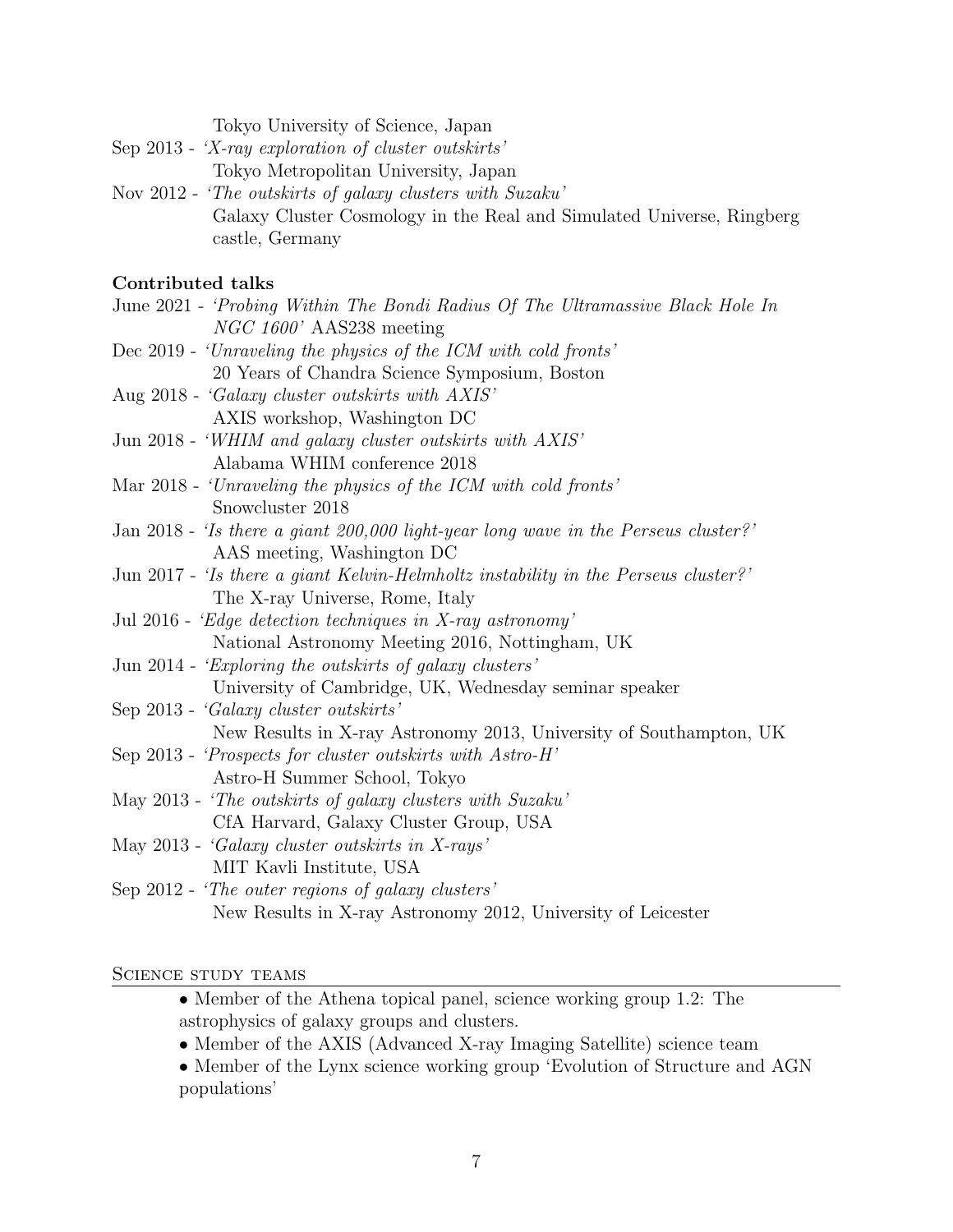#### DATA AND OBSERVING EXPERIENCE

## Data Reduction and Analysis

- *•* Chandra ACIS data analysis extensive experience.
- *•* XMM-Newton data analysis extensive experience.
- *•* HST data analysis extensive experience.
- *•* Suzaku XIS data analysis extensive experience.
- *•* ROSAT data analysis extensive experience.
- Analysis of X-ray spectral data using xspec.
- *•* Analysis of optical multi-object spectrograph data using IRAF.

## Computing experience

- *•* Programming in IDL, C/C++, Python, tcl, Fortran.
- User of the scientific package Mathematica.
- User of Linux, Unix, Mac OS, Microsoft Windows, Microsoft Office, LaTeX. Advanced scripting in Unix.

## Observing (on-site)

- *•* On-site observing at the William Herschel Telescope (WHT), La Palma
- optical spectroscopy using ISIS.

#### **REFERENCE**

| Andy Fabian    | IoA, Cambridge acf@ast.cam.ac.uk                     |
|----------------|------------------------------------------------------|
|                | Maxim Markevitch NASA/GSFC maxim.markevitch@nasa.gov |
| Jeremy Sanders | MPE, Germany jsanders@mpe.mpg.de                     |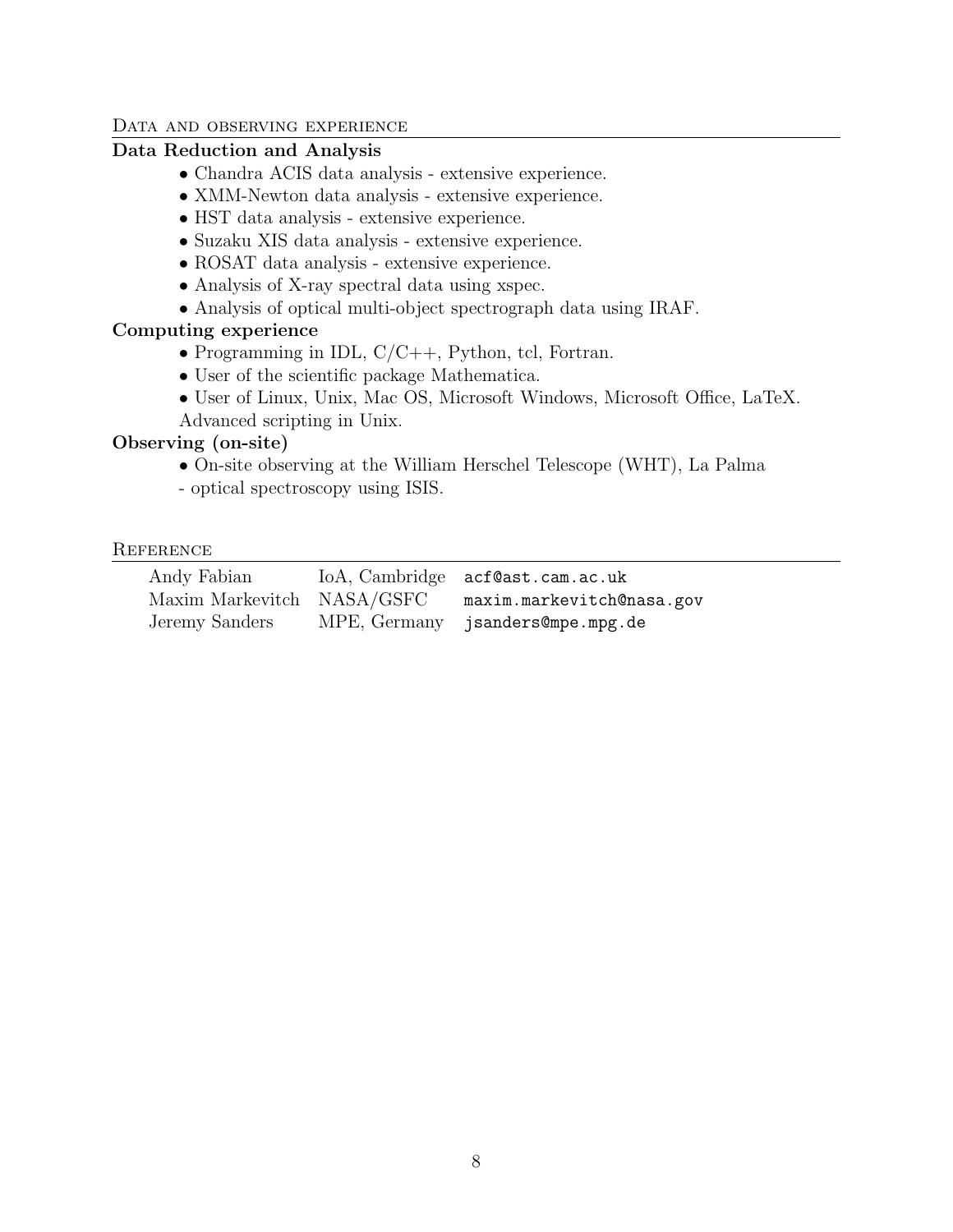# **STEPHEN ALEXANDER WALKER**

## **Publication list**

**SUMMARY:** 48 refereed publications. 18 as first author, including in Nature Astronomy and Space Science Reviews. 30 as co-author (with 11 as second author), including in Science.

‡denotes a postdoc I have supervised, †denotes a student I have supervised

*Refereed papers:* 

[48] [A WHIM origin for the soft excess emission in the Coma cluster](https://arxiv.org/abs/2205.09466) M. Bonamente, M. Mirakhor, R. Lieu, **S. Walker**, 2022, MNRAS in press (arXiv: 2205.09466)

[47] [The velocity structure of the Intracluster Medium of the Centaurus cluster](https://arxiv.org/abs/2203.12635) E. Gatuzz, J. S. Sanders, R. Canning, K. Dennerl, A. C. Fabian, C. Pinto, H. Russell, T. Tamura, **S. A. Walker,** J. ZuHone, 2022, MNRAS in press (arXiv: 2203.12635)

[46] [Is there an enormous cold front at the virial radius of the Perseus cluster?](https://arxiv.org/abs/2006.14043) S. A. Walker, M. S. Mirakhor<sup>‡</sup>, J. ZuHone, J. S. Sanders, A. C. Fabian, P. Diwanji<sup>†</sup>, 2022, ApJ ApJ, 929**,** 37 (arXiv: 2006.14043)

[45] [Cluster outskirts and their connection to the cosmic web](https://arxiv.org/abs/2202.07056) **Stephen Walker**, Erwin Lau, 2022, Accepted for publication in Springer. This Chapter will appear in the Section "Galaxy Clusters" (Section Editors: E. Pointecouteau, E. Rasia, A. Simionescu) of the "Handbook of X-ray and Gamma-ray Astrophysics" (Editors in chief: C. Bambi and A. Santangelo), (arXiv: 2202.07056)

[44] [The interaction between rising bubbles and cold fronts in cool core clusters](https://arxiv.org/abs/2106.03662) A. C. Fabian, J. ZuHone and **S. A. Walker**, 2022, MNRAS, 510, 4000-4018, (arXiv: 2106.03662)

[43] [The unusually high dark matter concentration of the galaxy group NGC 1600](https://arxiv.org/abs/2110.13931) J. Runge‡ , **S. A. Walker**, M. S. Mirakhor‡ , 2022, MNRAS, 509, 2647-2653 (arXiv: 2110.13931)

[42] [A detailed study of the bridge of excess X-ray emission between the galaxy clusters Abell](https://arxiv.org/abs/2110.06224) [2029 and Abell 2033](https://arxiv.org/abs/2110.06224)

M. S. Mirakhor‡ , **S. A. Walker**, J. Runge‡ , 2022, MNRAS, 509, 1109-1118 (arXiv: 2110.06224)

[41] [Measuring sloshing, merging and feedback velocities in the Virgo cluster](https://arxiv.org/abs/2109.06213) Efrain Gatuzz, J. S. Sanders, K. Dennerl, C. Pinto, A. C. Fabian, T. Tamura, **S. A. Walker**, J. ZuHone, 2022, MNRAS, 511, 4511-4527, (arXiv: 2109.06213)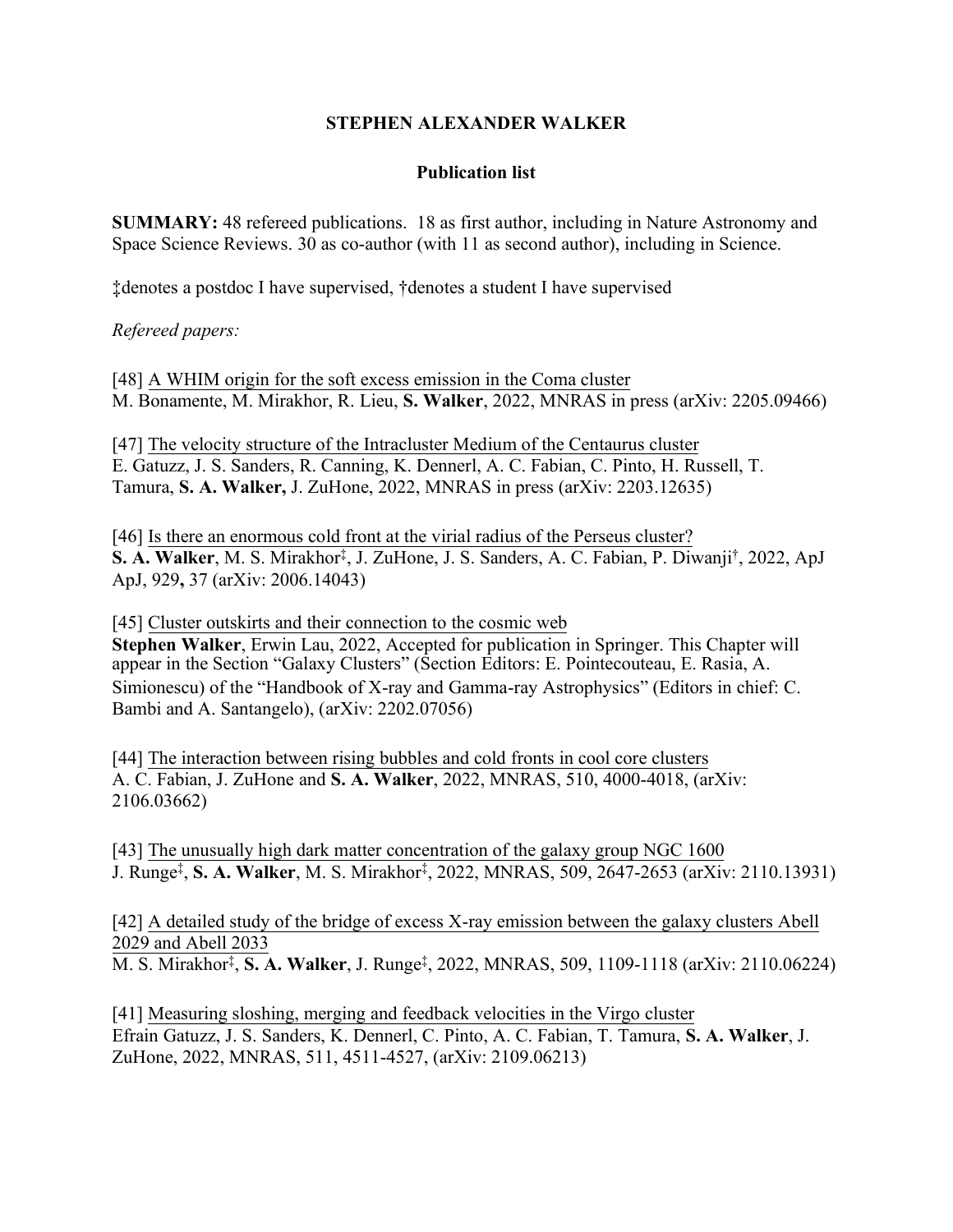[40] [Gas clumping in the outskirts of the Virgo cluster](https://arxiv.org/abs/2106.09732) M. S. Mirakhor‡ and **S. A. Walker**, 2021, MNRAS, 506, 139–148, (arXiv: 2106.09732)

[39] [Voyage through the Hidden Physics of the Cosmic Web](https://arxiv.org/abs/1908.01778)

A. Simionescu, S. Ettori, N. Werner, D. Nagai, F. Vazza, H. Akamatsu, C. Pinto, J. de Plaa, N. Wijers, D. Nelson, E. Pointecouteau, G. W. Pratt, D. Spiga, E. Lau, M. Rossetti, F. Gastaldello, V. Biffi, E. Bulbul, J. W. den Herder, D. Eckert, F. Fraternali, B. Mingo, G. Pareschi, G. Pezzulli, T. H. Reiprich, J. Schaye, **S. A. Walker**, J. Werk, 2021, Experimental Astronomy, (arXiv:1908.01778)

[38] [Probing ultra-diffuse galaxies out to the virial radius of the Coma cluster with XMM-](https://arxiv.org/abs/2102.11285)[Newton](https://arxiv.org/abs/2102.11285)

M. S. Mirakhor‡ and **S. A. Walker**, 2021, MNRAS, 503, 679-687, (arXiv: 2102.11285)

[37] [Probing within the Bondi radius of the ultramassive black hole in NGC 1600](https://arxiv.org/abs/2102.06216) J. Runge‡ and **S. A. Walker**, 2021, MNRAS, 502, 5487-5494 (arXiv: 2102.06216)

[36] [Exploring the hot gaseous halo around an extremely massive and relativistic jet launching](https://arxiv.org/abs/2010.15131)  [spiral galaxy with XMM-Newton](https://arxiv.org/abs/2010.15131)

M. S. Mirakhor‡, **S. A. Walker**, J. Bagchi, A. C. Fabian, A. J. Barth, F. Combes, P. Dabhade, L. C. Ho, M. B. Pandge, 2021, MNRAS, 500, 2503–2513 (arXiv: 2010.15131)

[35] [A high coverage view of the thermodynamics and metal abundance in the outskirts of the](https://arxiv.org/abs/2007.13768)  [nearby galaxy cluster Abell 2199](https://arxiv.org/abs/2007.13768) M. S. Mirakhor‡ and **S. A. Walker**, 2020, MNRAS, 497, 3943 (arXiv: 2007.13768)

[34] [A complete view of the outskirts of the Coma cluster](https://arxiv.org/abs/2007.12194) M. S. Mirakhor‡ and **S. A. Walker**, 2020, MNRAS, 497, 3204 (arXiv: 2007.12194)

[33] [Measuring bulk flows of the intracluster medium in the Perseus and Coma galaxy clusters](https://arxiv.org/abs/1911.13108v1)  [using XMM-Newton](https://arxiv.org/abs/1911.13108v1)

J. S. Sanders, K. Dennerl, H. R. Russell, D. Eckert, C. Pinto, A. C. Fabian, **S. A. Walker**, T. Tamura, J. ZuHone, F. Hofmann, 2020, A&A, 633, A42, (arXiv:1911.13108)

[32] [The X-ray Coronae of two massive galaxies in the core of the Perseus cluster](https://arxiv.org/abs/1906.11867) N. Arakawa, A. C. Fabian, **S A. Walker,** 2019, MNRAS, 488, 894 (arXiv:1906.11867)

[31] [The Massively Accreting Cluster A2029](https://arxiv.org/abs/1808.00488)

Jubee Sohn, Margaret J. Geller, **Stephen A. Walker**, Ian Dell'Antonio, Antonaldo Diaferio, Kenneth J. Rines, 2019, ApJ, 871, 129 (arXiv:1808.00488)

[30] [The Physics of Galaxy Cluster Outskirts](https://arxiv.org/abs/1810.00890v2) **Stephen Walker**, Aurora Simionescu, Daisuke Nagai, Nobuhiro Okabe, Dominique Eckert,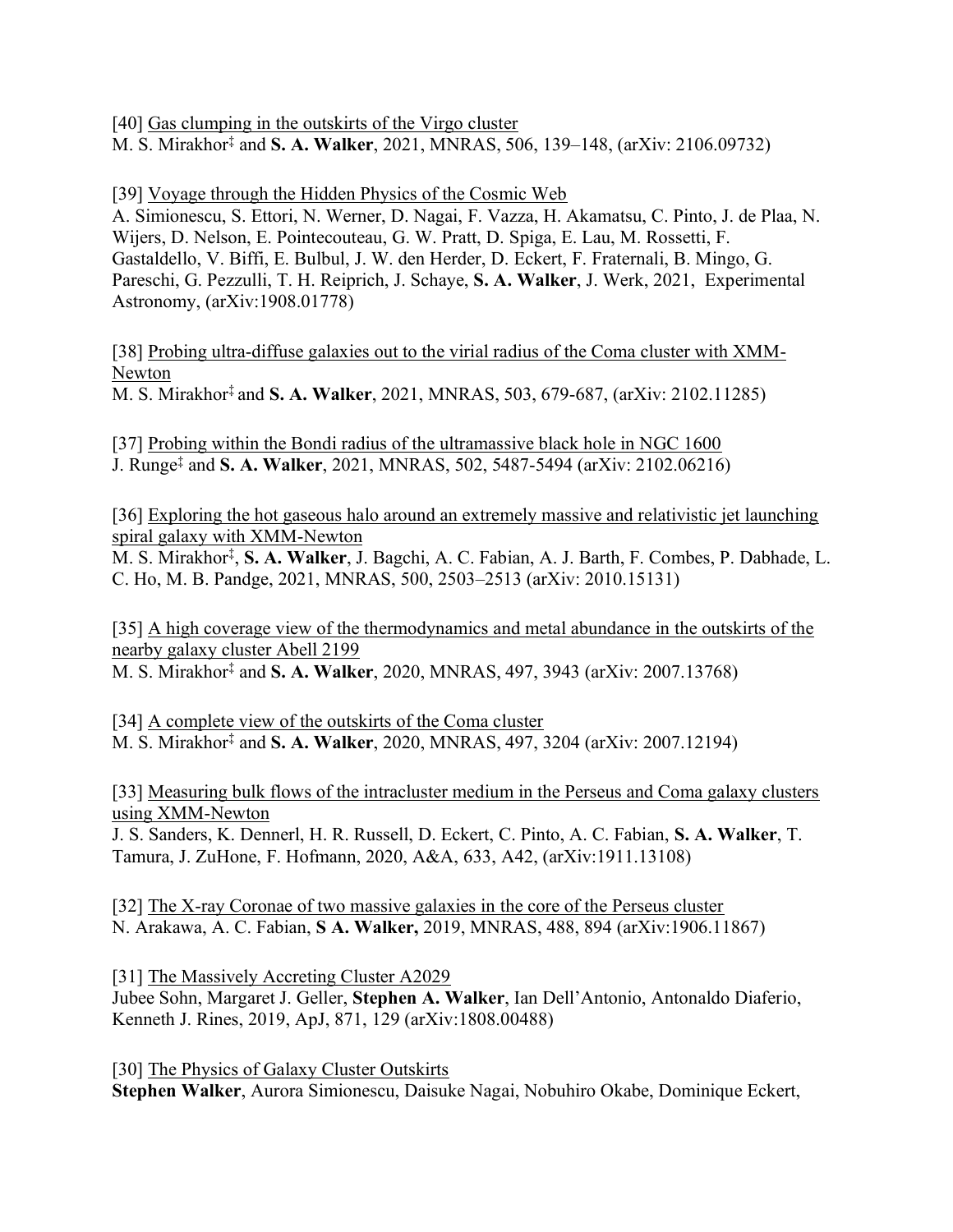Tony Mroczkowski, Hiroki Akamatsu, Stefano Ettori, Vittorio Ghirardini, 2019, Space Science Reviews, 215: 7, [doi.org/10.1007/s11214-018-0572-8](https://doi.org/10.1007/s11214-018-0572-8) (arXiv:1810.00890)

[29] [What fraction of the density fluctuations in the Perseus cluster core is due to gas sloshing](https://arxiv.org/abs/1808.10460)  [rather than AGN feedback?](https://arxiv.org/abs/1808.10460)

**S. A. Walker**, J. S. Sanders, A. C. Fabian, 2018, MNRAS, 481, 1718, (arXiv:1808.10460)

[28] [The split in the ancient cold front in the Perseus cluster](https://www.nature.com/articles/s41550-018-0401-8) **Stephen A. Walker**, John ZuHone, Andy Fabian, Jeremy Sanders, 2018, *Nature Astronomy* 2, 292-296, [\(arXiv:1803.00898\)](https://arxiv.org/abs/1803.00898)

[27] [Hydrostatic Chandra X-ray analysis of SPT-selected galaxy clusters](https://arxiv.org/abs/1705.09299) – I. Evolution of [profiles and core properties](https://arxiv.org/abs/1705.09299)

J. S. Sanders, A. C. Fabian, H. R. Russell, **S. A. Walker**, 2018, MNRAS, 474, 1065 (arXiv:1705.09299)

[26] [XMM-Newton observation of the ultraluminous quasar SDSS J010013.02+280225.8 at](https://arxiv.org/abs/1705.06388)  [redshift 6.326](https://arxiv.org/abs/1705.06388)

Yanli Ai, A.C. Fabian, Xiaohui Fan, **S.A. Walker**, G. Ghisellini, T. Sbarrato, Liming Dou, Feige Wang, Xue-Bing Wu, Longlong Feng, 2017, MNRAS, 470, 1587, (arXiv:1705.06388)

[25] [Is there a giant Kelvin-Helmholtz instability in the sloshing cold front of the Perseus](https://arxiv.org/abs/1705.00011)  [cluster?](https://arxiv.org/abs/1705.00011)

**S. A. Walker**, J. Hlavacek-Larrondo, M. Gendron-Marsolais, A. C. Fabian, H. Intema, J. S. Sanders, J. T. Bamford, R. van Weeren, 2017, MNRAS, 468, 2506, (arXiv:1705.00011)

[24] [Do sound waves transport the AGN energy in the Perseus Cluster?](https://arxiv.org/abs/1608.07088) A.C. Fabian, **S.A. Walker**, H.R. Russell, C. Pinto, J.S. Sanders, C.S. Reynolds, 2017, MNRAS, 464, L1 (arXiv:1608.07088)

[23] [Applications for edge detection techniques using Chandra and XMM-Newton data: galaxy](https://arxiv.org/abs/1606.01255)  [clusters and beyond](https://arxiv.org/abs/1606.01255)

**S. A. Walker**, J. S. Sanders, A. C. Fabian, 2016, MNRAS, 461, 684, (arXiv:1606.01255)

[22] [HST imaging of the dusty filaments and nucleus swirl in NGC4696 at the centre of the](https://arxiv.org/abs/1606.02436)  [Centaurus Cluster](https://arxiv.org/abs/1606.02436)

A.C. Fabian, **S.A. Walker**, H.R. Russell, C. Pinto, R.E.A. Canning, P. Salome, J.S. Sanders, G.B. Taylor, E.G. Zweibel, C.J. Conselice, F. Combes, C.S. Crawford, G.J. Ferland, J.S. Gallagher III, N.A. Hatch, R.M. Johnstone, C.S. Reynolds, 2016, MNRAS 461, 922, (arXiv:1606.02436)

[21] [Detecting edges in the X-ray surface brightness of galaxy clusters](https://arxiv.org/abs/1605.02911) J.S. Sanders, A.C. Fabian, H.R. Russell, **S.A. Walker**, K.M. Blundell, 2016, MNRAS, 460, 1898, (arXiv:1605.02911)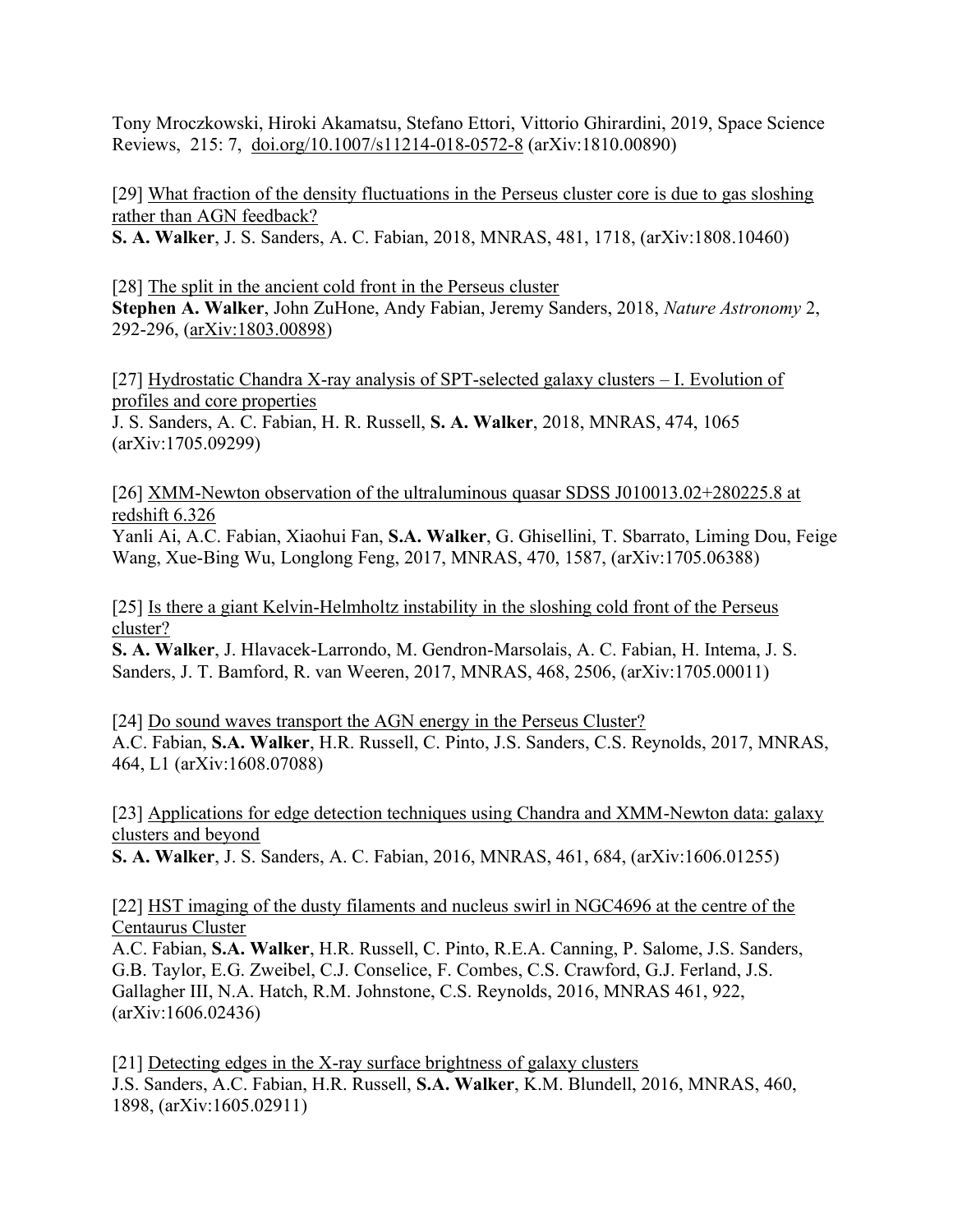[20] [A very deep Chandra view of metals, sloshing and feedback in the Centaurus cluster of](https://arxiv.org/abs/1601.01489)  [galaxies](https://arxiv.org/abs/1601.01489)

J.S. Sanders, A.C. Fabian, G.B. Taylor, H.R. Russell, K.M. Blundell, R.E.A. Canning, J. Hlavacek-Larrondo, **S.A. Walker**, C.K. Grimes, 2016, MNRAS, 457, 82 (arXiv:1601.01489)

[19] [Constraining gas motions in the Centaurus cluster using X-ray surface brightness](https://arxiv.org/abs/1508.04285)  [fluctuations and metal diffusion](https://arxiv.org/abs/1508.04285)

**S. A. Walker**, J. S. Sanders, A. C. Fabian, 2015, MNRAS, 453, 3699, (arXiv:1508.04285)

[18] [X-ray Analysis of Filaments in Galaxy Clusters](https://arxiv.org/abs/1508.01037) **S. A. Walker**, P. Kosec†, A. C. Fabian, J. S. Sanders, 2015, MNRAS, 453, 2480, (arXiv:1508.01037)

[17] [Effects of the variability of the nucleus of NGC1275 on X-ray observations of the](https://arxiv.org/abs/1505.03754)  [surrounding intracluster medium](https://arxiv.org/abs/1505.03754)

A.C. Fabian, **S.A. Walker**, C. Pinto, H.R. Russell, A.C. Edge, 2015, MNRAS, 451, 3061, (arXiv:1505.03754)

[16] A deep Chandra observation of the hot gaseous halo around a rare, extremely massive and [relativistic jet launching spiral galaxy](https://arxiv.org/abs/1411.1930) **S. A. Walker**, J. Bagchi, A. C. Fabian, 2015, MNRAS, 449, 3527, (arXiv:1411.1930)

[15] [Exploring the origin of a large cavity in Abell 1795 using deep Chandra observations](https://arxiv.org/abs/1409.6545) **S. A. Walker**, A. C. Fabian, P. Kosec† , 2014, MNRAS, 445, 3444, (arXiv:1409.6545)

[14] The X-ray spectrum of the cooling-flow quasar  $H1821+643$ : A massive black hole feeding [off the intracluster medium](https://arxiv.org/abs/1408.4803)

Christopher S. Reynolds, Anne M. Lohfink, Arif Babul, Andrew C. Fabian, Julie Hlavacek-Larrondo, Helen R. Russell, **Stephen A. Walker**, ApJ Letters, 792, L41, (arXiv:1408.4803)

[13] [Feedback, scatter and structure in the core of the PKS 0745-191 galaxy cluster](https://arxiv.org/abs/1407.8008) J. S. Sanders, A. C. Fabian, J. Hlavacek-Larrondo, H. R. Russell, G. B. Taylor, F. Hofmann, G. Tremblay, **S. A. Walker**, 2014, MNRAS, 444, 1497, (arXiv:1407.8008)

[12] [The effect of the quasar H1821+643 on the surrounding intracluster medium: revealing the](https://arxiv.org/abs/1405.7522)  [underlying cooling flow](https://arxiv.org/abs/1405.7522)

**S. A. Walker**, A. C. Fabian, H. R. Russell, J. S. Sanders, 2014, MNRAS, 442, 2809 (arXiv:1405.7522)

[11] [Do high redshift quasars have](https://arxiv.org/abs/1404.7367) powerful jets? A.C. Fabian, **S.A. Walker**, A. Celotti, G. Ghisellini, P. Mocz, K.M. Blundell, R.G. McMahon, 2014, MNRAS, 442, L81-L84 (arXiv:1404.7367)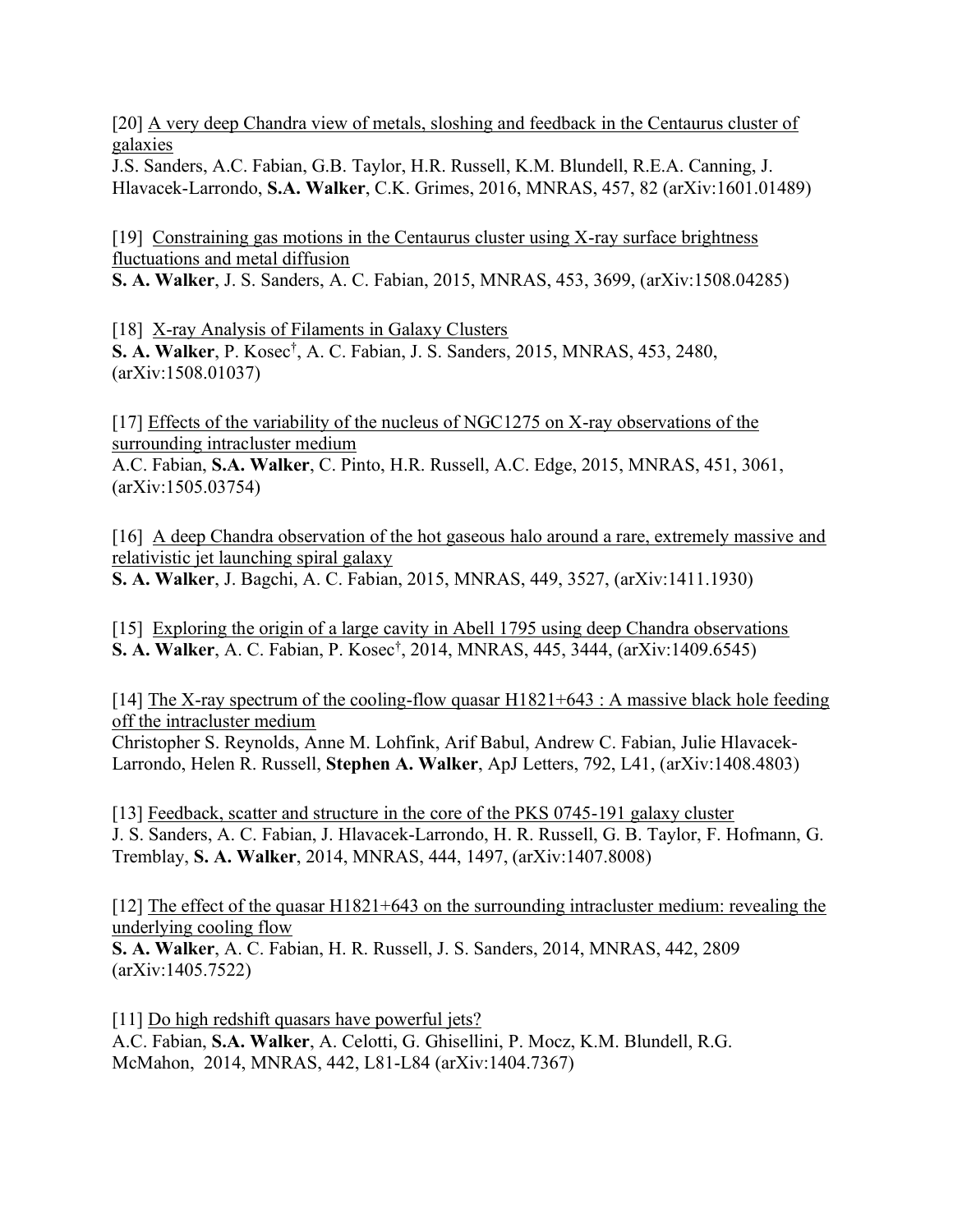[10] [Large scale gas sloshing out to half the virial radius in the strongest cool core REXCESS](https://arxiv.org/abs/1402.6894)  [galaxy cluster, RXJ2014.8-2430](https://arxiv.org/abs/1402.6894)

**S. A. Walker**, A. C. Fabian, J. S. Sanders, 2014, MNRAS, 441, L31, (arXiv:1402.6894)

[9] [The X-ray coronae of the two brightest galaxies in the Coma cluster](https://arxiv.org/abs/1401.3131) J. S. Sanders, A. C. Fabian, M. Sun, E. Churazov, A. Simionescu, **S. A. Walker**, N. Werner, 2014, MNRAS, 439, 1182 (arXiv:1401.3131)

[8] [X-ray mapping the outer regions of galaxy clusters at z= 0.23 and 0.45](https://arxiv.org/abs/1401.6205) Q. Daniel Wang and **Stephen Walker**, 2014, MNRAS, 439, 1796 (arXiv:1401.6205)

[7] [Linear structures in the core of the Coma cluster](https://arxiv.org/abs/1309.4866) J. S. Sanders, A. C. Fabian, E. Churazov, A. A. Schekochihin, A. Simionescu, **S. A. Walker**, N. Werner, 2013, Science, Vol. 341 no. 6152 pp. 1365-1368 (arXiv:1309.4866)

[6] [An XMM-Newton view of the merging activity in the Centaurus cluster](https://arxiv.org/abs/1308.2090) **S. A. Walker**, A. C. Fabian, J. S. Sanders, 2013, MNRAS, 435, 3221, (arXiv:1308.2090)

[5] [X-ray exploration of the outskirts of the nearby Centaurus cluster using Suzaku and Chandra](https://arxiv.org/abs/1303.4240) **S. A. Walker**, A. C. Fabian, J. S. Sanders, A. Simionescu, Y. Tawara, 2013, MNRAS, 432, 554, (arXiv:1303.4240)

[4] [Thermodynamics of the Coma Cluster Outskirts](https://arxiv.org/abs/1302.4140)

A. Simionescu, N. Werner, O. Urban, S. W. Allen, A. C. Fabian, A. Mantz, K. Matsushita, P. E. J. Nulsen, J. S. Sanders, T. Sasaki, T. Sato, Y. Takei, **S. A. Walker**, 2013, ApJ, 775, (arXiv:1302.4140)

[3] [Galaxy cluster outskirts: a universal entropy profile for relaxed clusters?](https://arxiv.org/abs/1208.5950) **S. A. Walker**, A. C. Fabian, J. S. Sanders, M. R. George, 2012, MNRAS, 427, L45 (arXiv:1208.5950)

[2] [Further X-ray observations of the galaxy cluster PKS 0745-191 to the virial radius and](https://arxiv.org/abs/1205.2276)  [beyond](https://arxiv.org/abs/1205.2276)

**S. A. Walker**, A. C. Fabian, J. S. Sanders, M. R. George, 2012, MNRAS, 424, 1826 (arXiv:1205.2276)

[1] [X-ray observations of the galaxy cluster Abell 2029 to the virial radius](https://arxiv.org/abs/1203.0486) **S. A. Walker**, A. C. Fabian, J. S. Sanders, M. R. George, Y. Tawara, 2012, MNRAS,422, 3503 (arXiv:1203.0486)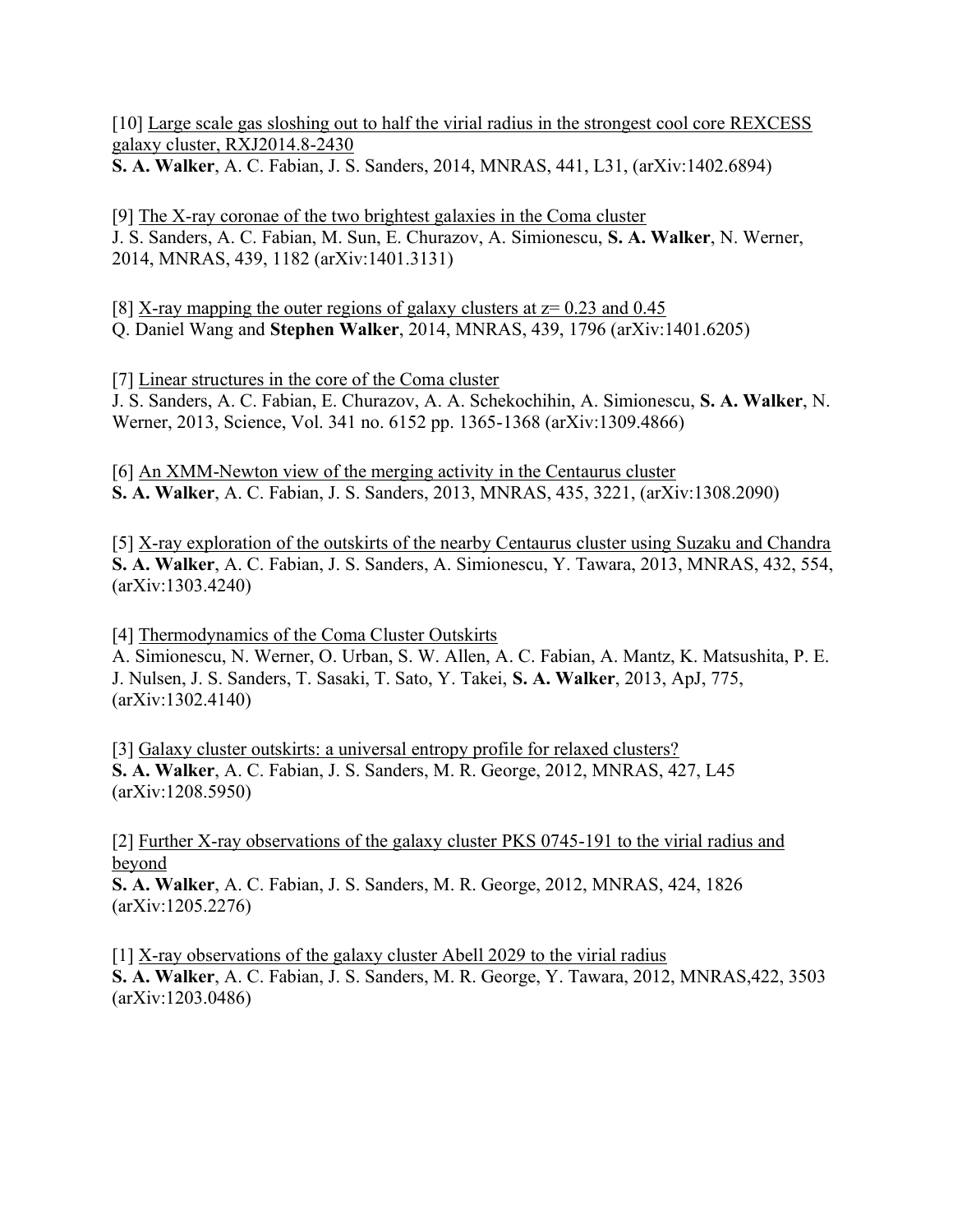# *Research Papers (submitted for publication)*

[1] [Hubble Space Telescope Captures UGC 12591: Bulge/Disk Properties, Star Formation and](https://arxiv.org/abs/2203.02885)  ['Missing Baryons' Census in a Very Massive and Fast Spinning Hybrid Galaxy](https://arxiv.org/abs/2203.02885) Shankar Ray, Joydeep Bagchi, Suraj Dhiwar, Mahadev B. Pandge, Mohammad Mirakhor, **Stephen A. Walker,** Dipanjan Mukherjee, Joe Jacob, Biju K. George, 2022, submitted to MNRAS, (arXiv: 2203.02885)

# *Newsletters:*

[1] [Edge Detection Gives Chandra a Sharper View of Cluster Astrophysics](http://cxc.harvard.edu/newsletters/news_25/edgedetect.pdf) Jeremy Sanders, **Stephen Walker**, John ZuHone, and Elena Bellomi, Chandra Newsletter Issue 25

# *White papers:*

[5] Unveiling the Galaxy Cluster – [Cosmic Web Connection with X-ray observations in the Next](https://arxiv.org/abs/1903.04550)  [Decade](https://arxiv.org/abs/1903.04550) (Astro2020 white paper), arXiv:1903.04550

**Stephen A. Walker**, Daisuke Nagai, A. Simionescu, M. Markevitch, H. Akamatsu, M. Arnaud, C. Avestruz, M. Bautz, V. Biffi, S. Borgani, E. Bulbul, E. Churazov, K. Dolag, D. Eckert, S. Ettori, Y. Fujita, M. Gaspari, V. Ghirardini, R. Kraft, E. T. Lau, A. Mantz, K. Matsushita, M. McDonald, E. Miller, T. Mroczkowski, P. Nulsen, N. Okabe, N. Ota, E. Pointecouteau, G. Pratt, K. Sato, X. Shi, G. Tremblay, M. Tremmel, F. Vazza, I. Zhuravleva, E. Zinger, J. ZuHone

[4] [Probing Macro-Scale Gas Motions and Turbulence in Diffuse Cosmic Plasmas](https://arxiv.org/abs/1903.04597) (Astro2020 white paper), arXiv:1903.04597

Esra Bulbul, Massimo Gaspari, Gabriella Alvarez, Camille Avestruz, Mark Bautz, Brad Benson, Veronica Biffi, Douglas Burke, Nicolas Clerc, Urmila Chadayammuri, Eugene Churazov, Edoardo Cucchetti, Dominique Eckert, Stefano Ettori, Bill Forman, Fabio Gastaldello, Vittorio Ghirardini, Ralph Kraft, Maxim Markevitch, Mike McDonald, Eric Miller, Tony Mroczkowski, Daisuke Nagai, Paul Nulsen, Gabriel W. Pratt, Scott Randall, Thomas Reiprich, Mauro Roncarelli, Aurora Simionescu, Randall Smith, Grant Tremblay, **Stephen Walker**, Irina Zhuravleva, John ZuHone

[3] [Physics of cosmic plasmas from high angular resolution X-ray imaging of galaxy](https://arxiv.org/abs/1903.06356)  [clusters](https://arxiv.org/abs/1903.06356) (Astro2020 white paper), arXiv:1903.06356

Maxim Markevitch, Esra Bulbul, Eugene Churazov, Simona Giacintucci, Ralph Kraft, Matthew Kunz, Daisuke Nagai, Elke Roediger, Mateusz Ruszkowski, Alex Schekochihin, Reinout van Weeren, Alexey Vikhlinin, **Stephen A. Walker**, Qian H. S. Wang, Norbert Werner, Daniel Wik, Irina Zhuravleva, John ZuHone